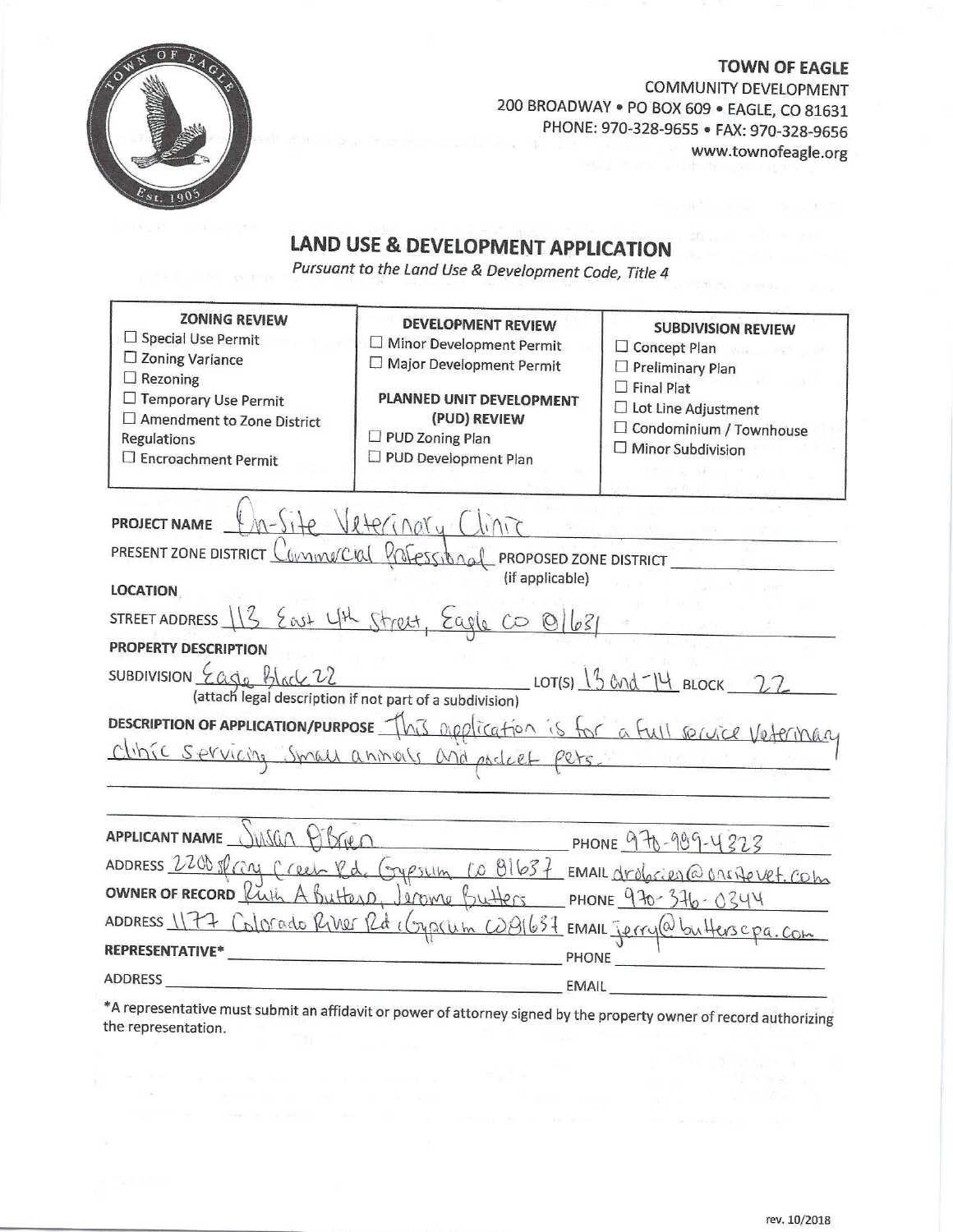#### **APPLICATION SUBMITTAL ITEMS:**

grandes in a rem

The following submittal materials must be submitted in full before the application will be deemed complete (please check all items that are being submitted):

 $\Box$  Applicable fees and deposits.

 $\Box$  Project Narrative, describing the project, its compliance with any applicable review criteria, any impacts to the surrounding area, and any other relevant information.

□ Surrounding and interested Property Ownership Report (see project specific checklist for more information).

□ Proof of Ownership (ownership & encumbrance report) for subject property.

 $\Box$  Site Plan, drawn to scale and depicting the locations and boundaries of existing and proposed lots and structures.

 $\Box$  Project specific checklist.

### **FEES AND DEPOSITS:**

See Eagle Municipal Code Section 4.03.080

- 1. Application fees shall be paid in full at the time of the filing of the application and unless paid, the application shall not be deemed complete. All fees are nonrefundable.
- 2. As described in Eagle Municipal Code § 4.03.080, third-party consultants may be necessary for the review and processing of applications. These costs ("pass-through costs") must be paid by the applicant. If passthrough costs are expected, the applicant must pay a deposit at the time the application is filed. If at any time the deposit does not fully cover the pass-through costs, the applicant must pay another subsequent deposit before the Town will continue processing the application.
- 3. The Town may withhold the recording of any Subdivision Final Plat or Development Plan or the signing of any Resolution or Ordinance until all pass-through fees are paid in full.
- 4. Within 30 days of approval or denial of an application, any remaining deposit shall be returned to the applicant. If an application is withdrawn, any remaining deposit shall be returned to the applicant within 60 days.

I have read the application form and certify that the information contained herein is correct and accurate to the best of my knowledge. I understand that it is my responsibility to provide the Town with accurate information related to this application. I UNDERSTAND THAT FILING AN APPLICATION IS NOT A GUARANTEE THAT THE APPLICATION WILL BEAPPROVED.

Signature

 $2/16/21$ Date

 $\mathcal{X} \rightarrow \mathbb{R}^d$ 

| <b>FOR OFFICE USE ONLY</b><br>DATE RECEIVED | BY              | <b>FILE NUMBER</b> |
|---------------------------------------------|-----------------|--------------------|
| <b>REVIEW FEE</b>                           | DATE PAID       | <b>RECEIVED BY</b> |
| DATE CERTIFIED COMPLETE                     | BY              |                    |
| <b>P&amp;Z HEARING DATE</b>                 | <b>DECISION</b> |                    |
| <b>BOT HEARING DATE</b>                     | <b>DECISION</b> |                    |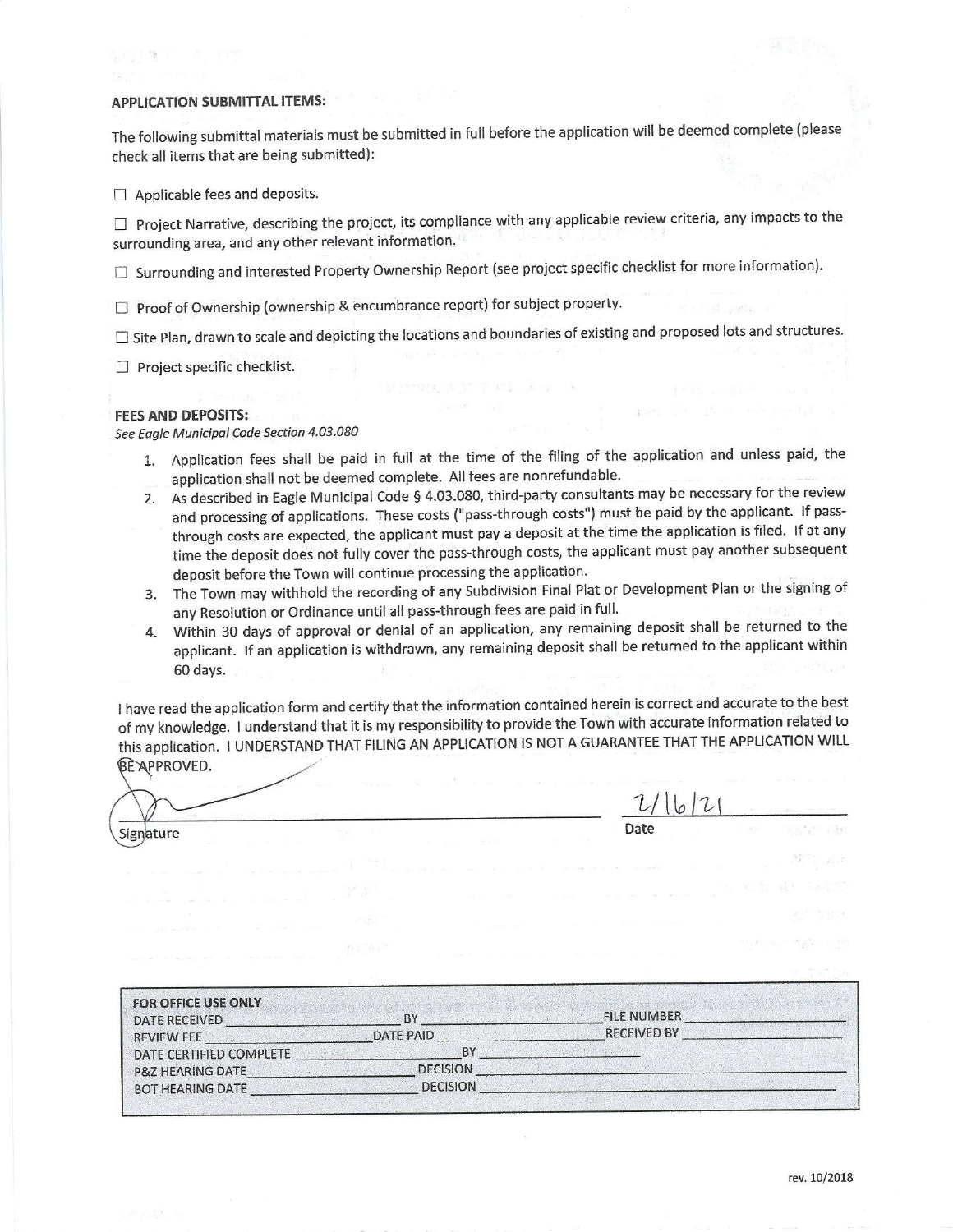

PO Box 4718 Eagle, CO 81631 (970) 279-8045 drobrien@onsitevet.com www.onsitevet.com

To: Town of Eagle, Community Development

Re: Special Use Permit 113 East 4<sup>th</sup> Street, Eagle CO

# Project Narrative

We are a mobile mixed animal veterinary practice in the valley. We intend to expand our offerings of surgical and medical procedures for small animals and pocket pets into 113 East 4<sup>th</sup> Street in Eagle. We would offer general surgical and medical services in addition to integrative care services. Our approach to veterinary medicine includes low stress and fear free handling and we strive to make every visit a positive one.

We believe that we directly echo the town's vision – Maintain and enhance the quality of life for everyone in our community. Animals are an important part of many town residents daily lives. We are an extremely animal friendly mountain town and through our veterinary practice we intend to provide easy access to reliable and communicative care. Throughout Covid-19, we have seen the numbers of pets adopted soar as well as the number of new puppies and kittens on our schedule increase immensely. To me, this is testament of the importance of animals and their support of our mental health.

We are diverse, inclusive and unique as an employer that feverishly protects the quality of life of our staff.

- o We are an inclusive work environment that highly values a work life balance.
- o All social and economic backgrounds are welcome in our office.
- o The staff works four ten hour shifts in order to give them ample time to enjoy our beautiful outdoors.
- o We believe in providing a fair wage so that our employees do not need to scrape by or look for second jobs.
- o We are a family friendly practice and share a family first philosophy with our staff.
- o Benefits include health insurance, payment of state licenses, continuing education per diem, uniform allowance as well as a local discounted local gym membership, a Costco membership and heavily discounted pet care.

Parking and traffic implications –